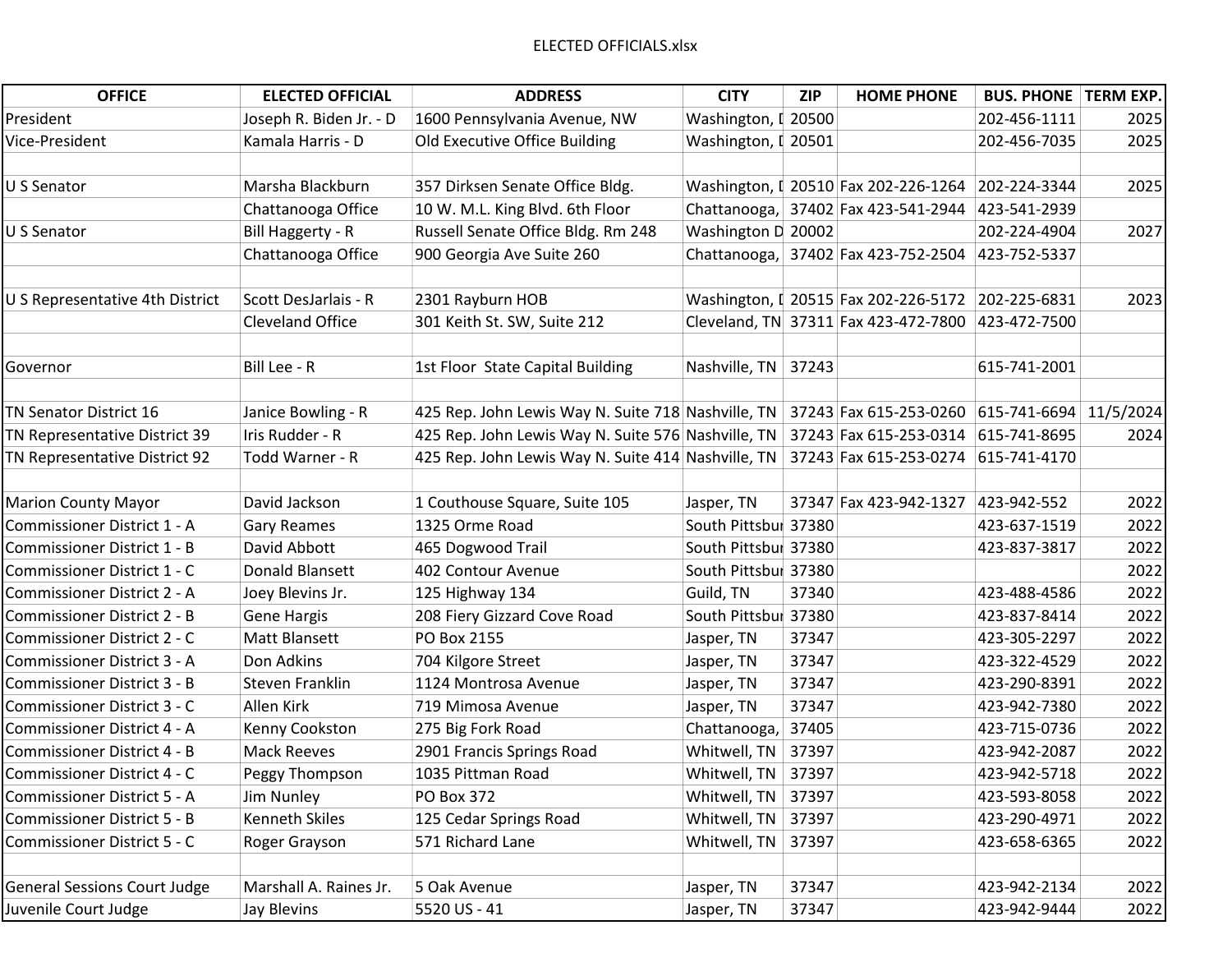| Circuit Court Judge                 | <b>Thomas Graham</b>                   | 5 Oak Avenue                   | Jasper, TN           | 37347 |                                   | 423-942-2134 | 2022 |
|-------------------------------------|----------------------------------------|--------------------------------|----------------------|-------|-----------------------------------|--------------|------|
| <b>Circuit Court Clerk</b>          | Lonna Henderson                        | 5 Oak Avenue                   | Jasper, TN           | 37347 |                                   | 423-942-2134 | 2022 |
| <b>Marion County Attorney</b>       | William L. Gouger Jr.                  | 28 Courthouse Square Suite 100 | Jasper, TN           | 37347 |                                   | 423-942-9975 |      |
| <b>Administrator of Elections</b>   | Kyra Inglis                            | 109 Academy Avenue             | Jasper, TN           |       | 37347 Fax 423-942-1082            | 423-942-2108 |      |
| <b>Assessor of Property</b>         | Darrell Pittman                        | 1 Courthouse Square            | Jasper, TN           | 37347 |                                   | 423-942-3494 | 2024 |
| <b>Building Inspector</b>           | Gabe Yeargan                           | 24 Courthouse Square           | Jasper, TN           | 37347 |                                   | 423-942-8019 |      |
| <b>Marion County Clerk</b>          | Dwight Minter                          | 24 Courthouse Square #101      | Jasper, TN           | 37347 |                                   | 423-942-2515 | 2022 |
| Marion County Clerk & Master        | Paige Mashburn                         | 1 Courthouse Square            | Jasper, TN           | 37347 |                                   | 423-942-2601 |      |
| <b>Register of Deeds</b>            | Debbie Pittman                         | 1 Courthouse Square            | Jasper, TN           | 37347 |                                   | 423-942-2573 | 2022 |
| Road Superintendent                 | Jim Hawk                               | 513 E. Valley Road             | Jasper, TN           | 37347 |                                   | 423-942-2581 | 2024 |
| Trustee                             | Diane Massengale                       | 1 Courthouse Square            | Jasper, TN           | 37347 |                                   | 423-942-2681 | 2022 |
| Manager of Public Defender          | Philip Condra                          | 200 Betsy Pack Drive           | Jasper, TN           |       | 37347 Fax 423-942-6777            | 423-942-3235 |      |
| <b>Attorney General District 12</b> | Mike Taylor                            | 3751 Main Street               | Jasper, TN           |       | 37347 Fax 423-942-5670            | 423-942-5289 |      |
|                                     |                                        | PO Box 1058                    | Jasper, TN           | 37347 |                                   |              |      |
|                                     |                                        |                                |                      |       |                                   |              |      |
| Sheriff                             | Ronnie "Bo" Burnette                   | 5 Oak Avenue                   | Jasper, TN           | 37347 |                                   | 423-942-2525 | 2022 |
|                                     |                                        |                                |                      |       |                                   |              |      |
| <b>TN Education Commissioner</b>    | Dr. Penny Schwinn                      | 710 James Robertson Parkway    | Nashville, TN        |       | 37243 Commissioner.schwinn@tn.gov |              |      |
| TN Dept. of Education               |                                        |                                |                      |       | Main Number                       | 615-741-5158 |      |
| Director of Schools                 | Dr. Mark Griffith                      | 204 Betsy Drive                | Jasper, TN           |       | 37347 Fax 423-942-4210            | 423-942-3434 |      |
| <b>School Board District 1</b>      | Donna Blansett                         | PO Box 102                     | South Pittsbur 37380 |       |                                   | 423-837-6416 |      |
| <b>School Board District 2</b>      | Nathan Billingsley                     | 180 Virgil Thomas Drive        | Jasper, TN           | 37347 |                                   | 423-837-7114 |      |
| <b>School Board District 3</b>      | <b>Ryan Phillips</b>                   | 1018 Frances Avenue            | Jasper, TN           | 37347 |                                   | 423-942-4101 | 2022 |
| <b>School Board District 4</b>      | <b>Bo Nunley</b>                       | 1150 Tanya Drive               | Whitwell, TN         | 37397 |                                   | 423-658-2436 | 2022 |
| <b>School Board District 5</b>      | Linda Hooper                           | 307 East Kansas Avenue         | Whitwell, TN         | 37397 |                                   | 423-658-2385 | 2022 |
|                                     |                                        |                                |                      |       |                                   |              |      |
| Constable District 1                | <b>Stacy Hickman</b>                   | 1555 Fish Trap Road            | South Pittsbur 37380 |       |                                   | 423-598-1027 |      |
| <b>Constable District 2</b>         | Jeff Stephens                          | 1650 Boyd Avenue               | Jasper, TN           | 37347 |                                   |              |      |
| <b>Constable District 3</b>         | George "Chip" Wampler 610 Maple Avenue |                                | Jasper, TN           | 37347 |                                   | 423-421-8934 |      |
| Constable District 4                | Larry "Buddy" Smith                    | 2744 W Francis Springs Road    | Whitwell, TN         | 37397 |                                   | 423-658-6030 |      |
| <b>Constable District 5</b>         | Norman Robinson                        | 290 Hawthorne Street           | Whitwell, TN 37397   |       |                                   | 423-987-3098 |      |
| E-911 Directory                     | Jerry Don Case                         |                                |                      |       |                                   | 423-942-4423 |      |
|                                     |                                        |                                |                      |       |                                   |              |      |
|                                     |                                        |                                |                      |       |                                   |              |      |
| <b>JASPER</b>                       |                                        |                                |                      |       |                                   |              |      |
|                                     |                                        |                                |                      |       |                                   |              |      |
|                                     |                                        |                                |                      |       |                                   |              |      |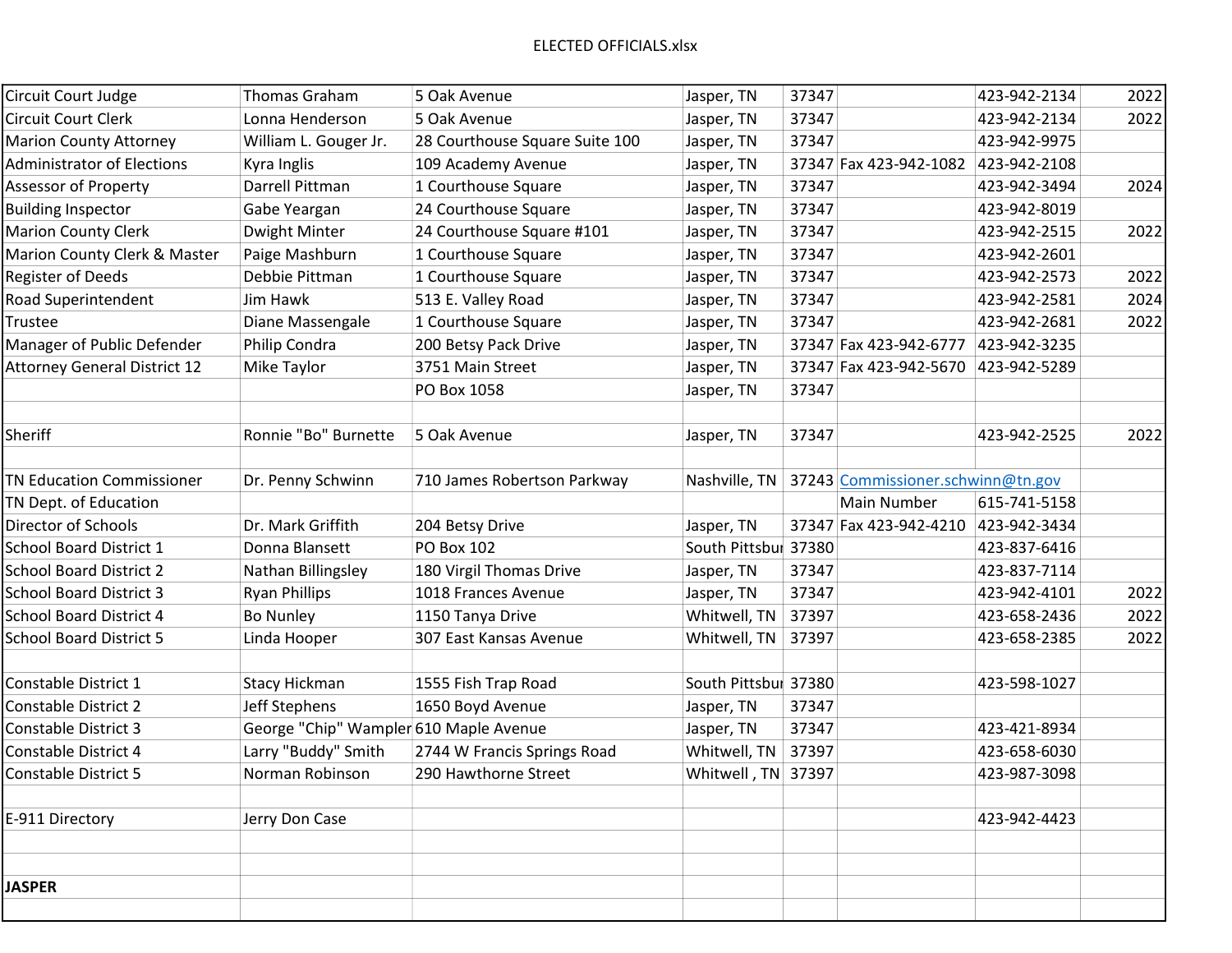| Mayor                                  | Jason Turner           | 4460 Main Street        | Jasper, TN   | 37347 | 423-942-3180 |
|----------------------------------------|------------------------|-------------------------|--------------|-------|--------------|
| Vice Mayor                             | Les Price              | 600 b=Betsy Pack Drive  | Jasper, TN   | 37347 | 423-240-5922 |
| Alderman                               | Jim Fowler             | 507 Magnolia Avenue     | Jasper, TN   | 37347 |              |
| Alderman                               | Vikki Morgan           |                         |              |       |              |
| Alderman                               | Mac Bumpus             | 804 Oak Lawn Drive      | Jasper, TN   | 37347 | 423-618-9346 |
|                                        |                        |                         |              |       |              |
| Water billing                          | Susie Belk             | 4460 Main Street        | Jasper, TN   | 37347 | 423-942-3180 |
| <b>Accounts Payable</b>                | Joann Jones            | 4460 Main Street        | Jasper, TN   | 37347 | 423-942-3180 |
| <b>Municipal Court Clerk</b>           | Linda Mason            | 4460 Main Street        | Jasper, TN   | 37347 | 423-942-3180 |
| <b>CMFO/City Recorder</b>              | Paula Turney           | 4460 Main Street        | Jasper, TN   | 37347 | 423-942-3180 |
| <b>Building &amp; Codes Inspector</b>  | <b>Earl Geary</b>      | 4375 Main Street        | Jasper, TN   | 37347 | 423-605-3825 |
|                                        |                        |                         |              |       |              |
| <b>Parks &amp; Recreation Director</b> | Justin Baker           | 4460 Main Street        | Jasper, TN   | 37347 | 423-942-3180 |
| Parks & Recreation President           | Josh Berry             | 824 Oak Lawn Drive      | Jasper, TN   | 37347 | 423-667-2176 |
| Parks & Recreation Vice Pres.          | <b>Shane Thomasson</b> | 130 Chad Drive          | Jasper, TN   | 37347 | 423-421-0333 |
| Parks & Recreation Secretary           | <b>Toby Wilson</b>     |                         |              |       |              |
| Parks & Recreation Board Mem.          | Joe Morgan             |                         |              |       |              |
| Parks & Recreation Board Mem.          | <b>Mark Bruning</b>    | 1020 Victoria Avenue    | Jasper, TN   | 37347 | 615-942-6992 |
| Parks & Recreation Board Mem.          | <b>Derek Sisk</b>      | 825 Oak Lawn Drive      | Jasper, TN   | 37347 | 423-421-1887 |
| Parks & Recreation Board Mem.          | Josh Weeks             | 1899 Ketner Mill Road   | Whitwell, TN | 37397 | 423-667-7894 |
| Parks & Recreation Board Mem.          | Jimmy Sneed            | 1576 Hancock Road       | Jasper, TN   | 37347 | 423-942-6780 |
|                                        |                        |                         |              |       |              |
| <b>Planning Commission</b>             |                        |                         |              |       |              |
| <b>Board of Zoning Appeals</b>         |                        |                         |              |       |              |
| Chariman                               | Stan Wilson            | 213 East Seventh Street | Jasper, TN   | 37347 | 423-942-9200 |
| Vice Chairman                          | <b>Kevin Merrell</b>   | 1120 Asher Street       | Jasper, TN   | 37347 | 423-802-5171 |
| Secretary                              | Debby Koger            | 111 Tarkin Road         | Jasper, TN   | 37347 |              |
| <b>Board Member</b>                    | Mac Bumpus             | 804 Oak Lawn Drive      | Jasper, TN   | 37347 | 423-618-9346 |
| <b>Board Member</b>                    | Wayne Westmoreland     | 418 Pryor Street        | Jasper, TN   | 37347 |              |
| <b>Board Member</b>                    | Jason Turner           | 138 Elm Avenue          | Jasper, TN   | 37347 | 423-838-2804 |
| <b>Board Member</b>                    | Yvonne Wilson          | 1123 Montrosa Avenue    | Jasper, TN   | 37347 | 423-421-7216 |
|                                        |                        |                         |              |       |              |
| <b>Police Department</b>               |                        |                         |              |       |              |
| Chief                                  | <b>Billy Mason</b>     | 4460 Main Street        | Jasper, TN   | 37347 | 423-942-5862 |
| Lieutenant                             | <b>Scott Evans</b>     | 4460 Main Street        | Jasper, TN   | 37347 | 423-942-5862 |
| Lieutenant                             | <b>Tyrone Green</b>    | 4460 Main Street        | Jasper, TN   | 37347 | 423-942-5862 |
| Patrolman                              | Dewayne Dykes          | 4460 Main Street        | Jasper, TN   | 37347 | 423-942-5862 |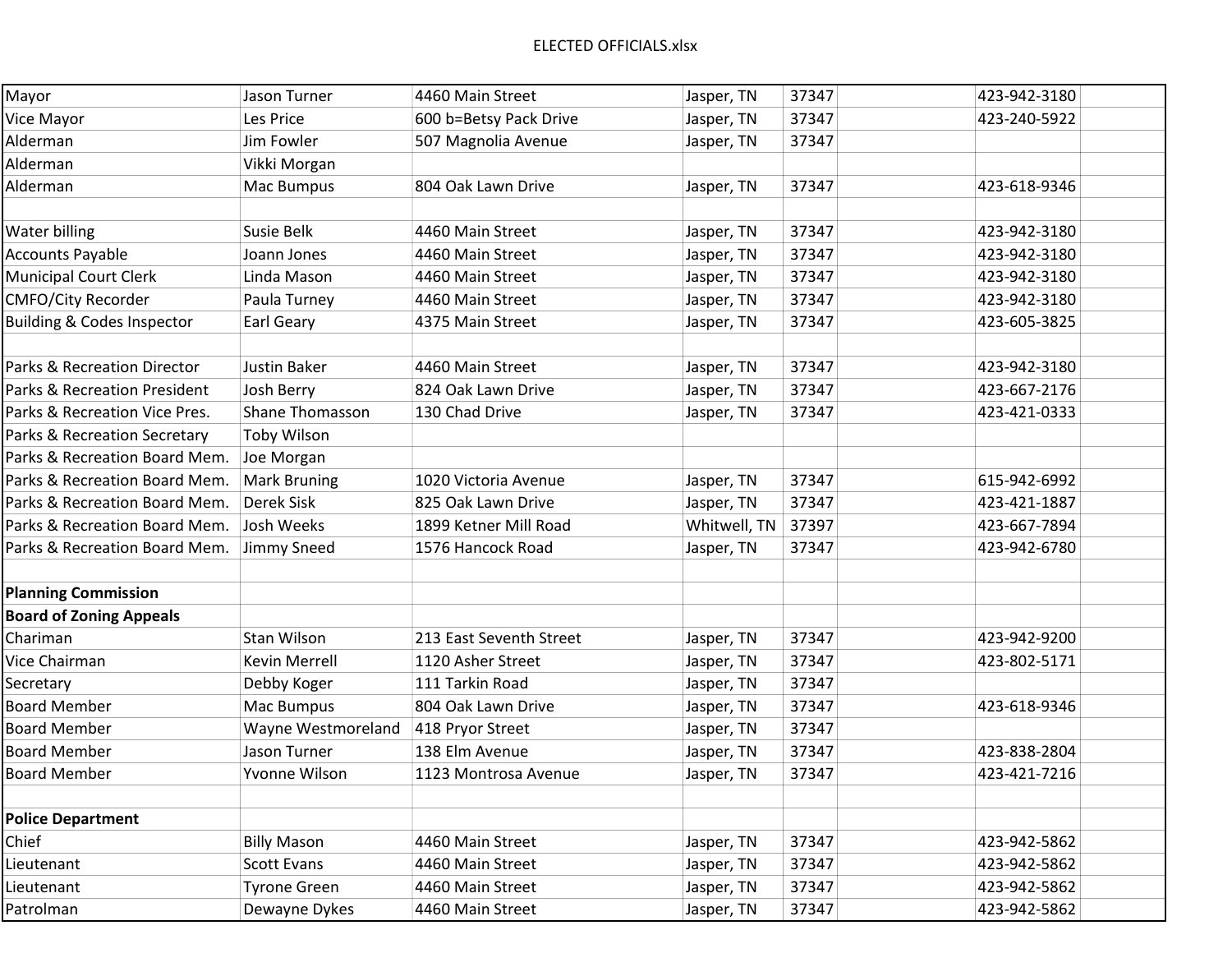## ELECTED OFFICIALS.xlsx

| Patrolman                                  | <b>Brian Davis</b>   | 4460 Main Street       | Jasper, TN           | 37347 | 423-942-5862 |
|--------------------------------------------|----------------------|------------------------|----------------------|-------|--------------|
| Patrolman                                  | <b>Trace Condra</b>  | 4460 Main Street       | Jasper, TN           | 37347 | 423-942-5862 |
| Patrolman                                  | Michelle Lockhart    | 4460 Main Street       | Jasper, TN           | 37347 | 423-942-5862 |
| Patrolman                                  | Josh Jones           | 4460 Main Street       | Jasper, TN           | 37347 | 423-942-5862 |
| Patrolman                                  | Chris Goad           | 4460 Main Street       | Jasper, TN           | 37347 | 423-942-5862 |
|                                            |                      |                        |                      |       |              |
| <b>Streets &amp; Sanitation Department</b> |                      |                        |                      |       |              |
| Supervisor                                 | <b>Justin Baker</b>  | 4460 Main Street       | Jasper, TN           | 37347 | 423-942-3180 |
|                                            |                      |                        |                      |       |              |
| <b>Jasper Volunteer Fire Department</b>    |                      |                        |                      |       |              |
| Fire Chief                                 | Josh Huffstuddler    | 4460 Main Street       | Jasper, TN           | 37347 | 423-555-5555 |
|                                            |                      |                        |                      |       |              |
| <b>Water &amp; Sewer Department</b>        |                      |                        |                      |       |              |
| <b>Director of Water Operations</b>        | <b>Dwight Perry</b>  | 4460 Main Street       | Jasper, TN           | 37347 | 423-942-2324 |
| Superintendent                             | <b>Ed Freeman</b>    | 4460 Main Street       | Jasper, TN           | 37347 | 423-942-2324 |
| <b>Back Flow Prevention</b>                | John Cole            | 4460 Main Street       | Jasper, TN           | 37347 | 423-942-2324 |
| Director of Sewer Operations               | John Lambert         | 4460 Main Street       | Jasper, TN           | 37347 | 423-942-2324 |
|                                            |                      |                        |                      |       |              |
| <b>KIMBALL</b>                             |                      |                        |                      |       |              |
| Mayor                                      | <b>Rex Pesnell</b>   | 675 Main Street        | Kimball, TN          | 37347 | 423-847-7040 |
| Vice Mayor                                 | Jerry Don Case       | 675 Main Street        | Kimball, TN          | 37347 | 423-847-7040 |
| Alderman                                   | Johnny Sisk          | 675 Main Street        | Kimball, TN          | 37347 | 423-847-7040 |
| Alderman                                   | <b>Teresa Lofty</b>  | 675 Main Street        | Kimball, TN          | 37347 | 423-847-7040 |
| Alderman                                   | John Matthews        | 675 Main Street        | Kimball, TN          | 37347 | 423-847-7040 |
|                                            |                      |                        |                      |       |              |
| <b>Planning Commission</b>                 |                      |                        |                      |       |              |
| Chairman                                   | Mark O'Leary         | 321 Raulston Cove Road | Jasper, TN           | 37347 | 423-802-4089 |
| Vice Chairman                              | Jerry Don Case       | 290 Cedar Point Road   | South Pittsbur 37380 |       | 423-309-9911 |
| Secretary                                  | <b>Margaret King</b> | 254 Misty Meadow Drive | South Pittsbul 37380 |       | 423-837-8017 |
| Member                                     | <b>Rex Pesnell</b>   | 200 Mt Meadow Lane     | Kimball, TN          | 37347 | 423-847-7040 |
| Member                                     | Jerry Don Kennemore  | 135 Executive Drive    | Kimball, TN          | 37347 |              |
| Member                                     | Robina Hibbs         | 902 Old Dixie Hwy      | South Pittsbur 37380 |       | 423-837-8922 |
| Member                                     | Renae Keef           | 42 Kimball Lane        | Jasper, TN           | 37347 |              |
|                                            |                      |                        |                      |       |              |
| <b>TOWN HALL</b>                           |                      |                        |                      |       |              |
| Recorder                                   | <b>Tonia May</b>     | 675 Main Street        | Kimball, TN          | 37347 | 423-837-7040 |
| <b>Adminstrative Clerk</b>                 | Sharon Case          | 675 Main Street        | Kimball, TN          | 37347 | 423-837-7040 |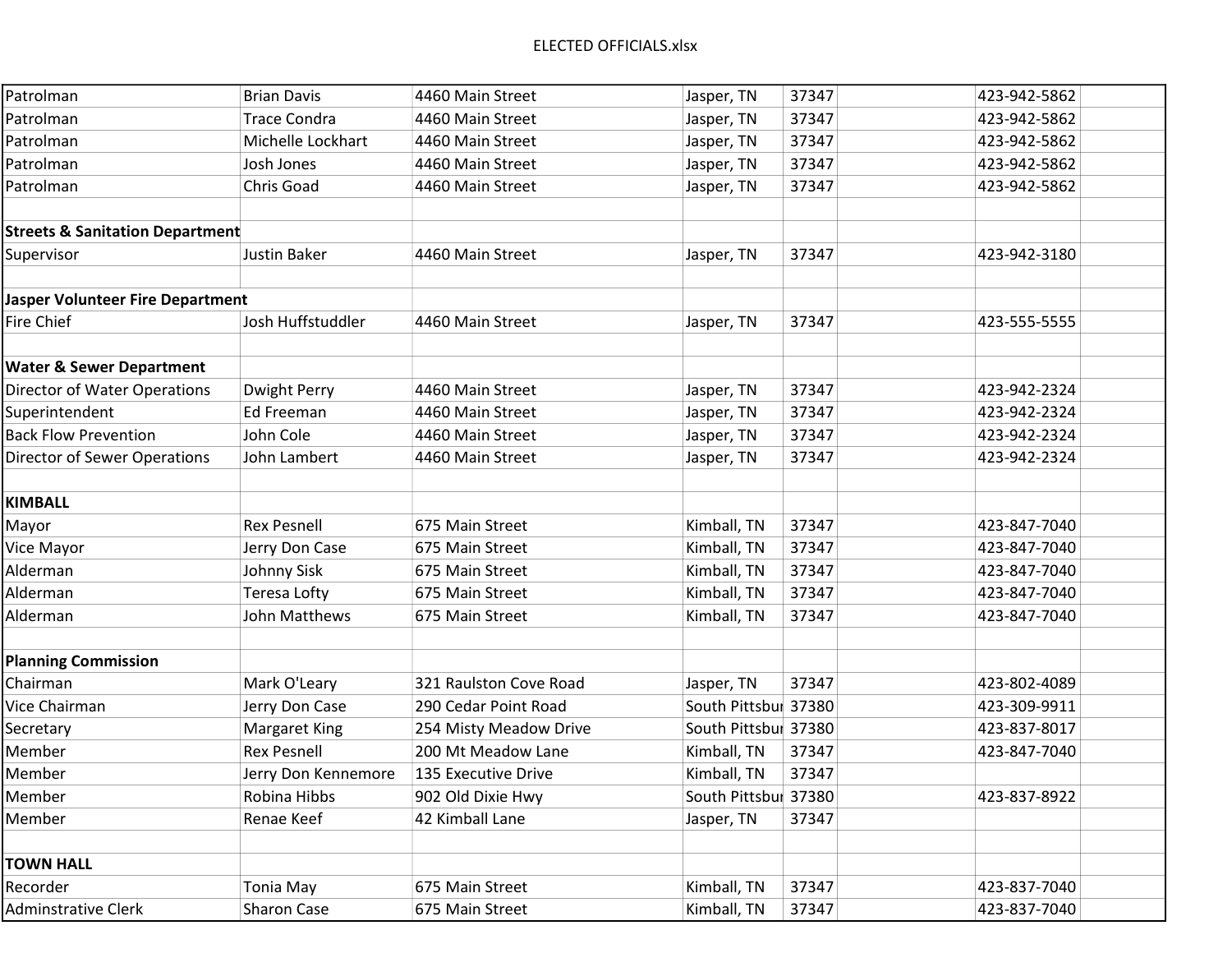| <b>Town Attorney</b>                     | William Gouger, Jr                    | 28 Courthouse Square Suite 100 | Jasper, TN  | 37347           | 423-942-9975 |
|------------------------------------------|---------------------------------------|--------------------------------|-------------|-----------------|--------------|
| City Court Judge                         | Charles Jenkins Jr.                   | 32 Court House Square          | Jasper, TN  | 37347           | 423-942-3168 |
| Town Building Inspector                  | Earl Geary Jr.                        | 4375 Main Street               | Jasper, TN  | 37347           | 423-605-3825 |
|                                          |                                       |                                |             |                 |              |
| <b>POLICE DEPARTMENT</b>                 |                                       |                                |             |                 |              |
| Chief                                    | <b>Timothy Allison</b>                | 695 Main Street                | Kimball, TN | 37347 Ext. 8112 | 423-837-0007 |
| Captain                                  | Chris Webb                            | 695 Main Street                | Kimball, TN | 37347 Ext. 8209 | 423-837-0007 |
| Lieutenant                               | <b>Gregory Rowe</b>                   | 695 Main Street                | Kimball, TN | 37347 Ext. 8207 | 423-837-0007 |
| Sergeant                                 | Doug Gouger                           | 695 Main Street                | Kimball, TN | 37347 Ext. 8211 | 423-837-0007 |
| Officer                                  | <b>Tray Adams</b>                     | 695 Main Street                | Kimball, TN | 37347 Ext. 8208 | 423-837-0007 |
| Officer                                  | Jerry VanAllman                       | 695 Main Street                | Kimball, TN | 37347 Ext. 8210 | 423-837-0007 |
| Officer                                  | <b>Brent Hubbard</b>                  | 695 Main Street                | Kimball, TN | 37347 Ext. 8213 | 423-837-0007 |
| Officer                                  | George "Chip" Wampler 695 Main Street |                                | Kimball, TN | 37347 Ext. 8214 | 423-837-0007 |
| Officer                                  | Tim Hudson                            | 695 Main Street                | Kimball, TN | 37347 Ext. 8212 | 423-837-0007 |
| Dispatch Office                          |                                       |                                |             |                 | 423-837-7554 |
|                                          |                                       |                                |             |                 |              |
| <b>Kimball Volunteer Fire Department</b> |                                       |                                |             |                 |              |
| Chief                                    | Jeff Keef                             | 925 Main Street                | Kimball, TN | 37347 Ext. 8202 | 423-837-7040 |
| <b>Asstistant Fire Chief</b>             | <b>Butch Brown</b>                    | 925 Main Street                | Kimball, TN | 37347           | 423-837-7040 |
| Captain                                  | Jeff Stephens                         | 925 Main Street                | Kimball, TN | 37347           | 423-837-7040 |
| <b>Training Officers</b>                 | <b>Todd Smith</b>                     | 925 Main Street                | Kimball, TN | 37347           | 423-837-7040 |
| <b>Training Officers</b>                 | <b>Butch Brown</b>                    | 925 Main Street                | Kimball, TN | 37347           | 423-837-7040 |
| <b>Training Officers</b>                 | Jason Nugent                          | 925 Main Street                | Kimball, TN | 37347           | 423-837-7040 |
| <b>Training Officers</b>                 | <b>Tommy Haynes</b>                   | 925 Main Street                | Kimball, TN | 37347           | 423-837-7040 |
| <b>Training Officers</b>                 | <b>Travis Hullender</b>               | 925 Main Street                | Kimball, TN | 37347           | 423-837-7040 |
| Dispatch Office                          |                                       |                                |             |                 | 423-837-7554 |
|                                          |                                       |                                |             |                 |              |
| <b>Maintenance Department</b>            |                                       |                                |             |                 |              |
| Supervisor                               | David Henly                           |                                |             |                 | 423-837-2520 |
| Leadman                                  | Jerry Rollins                         |                                |             |                 | 423-837-2520 |
| Laborer                                  | <b>William King</b>                   |                                |             |                 | 423-837-2520 |
| Laborer                                  | <b>Mikey Tuders</b>                   |                                |             |                 | 423-837-2520 |
| <b>Brush/Bulk Items Pickup</b>           |                                       |                                |             |                 | 423-837-2520 |
|                                          |                                       |                                |             |                 |              |
|                                          |                                       |                                |             |                 |              |
| <b>SOUTH PITTSBURG</b>                   |                                       |                                |             |                 |              |
|                                          |                                       |                                |             |                 |              |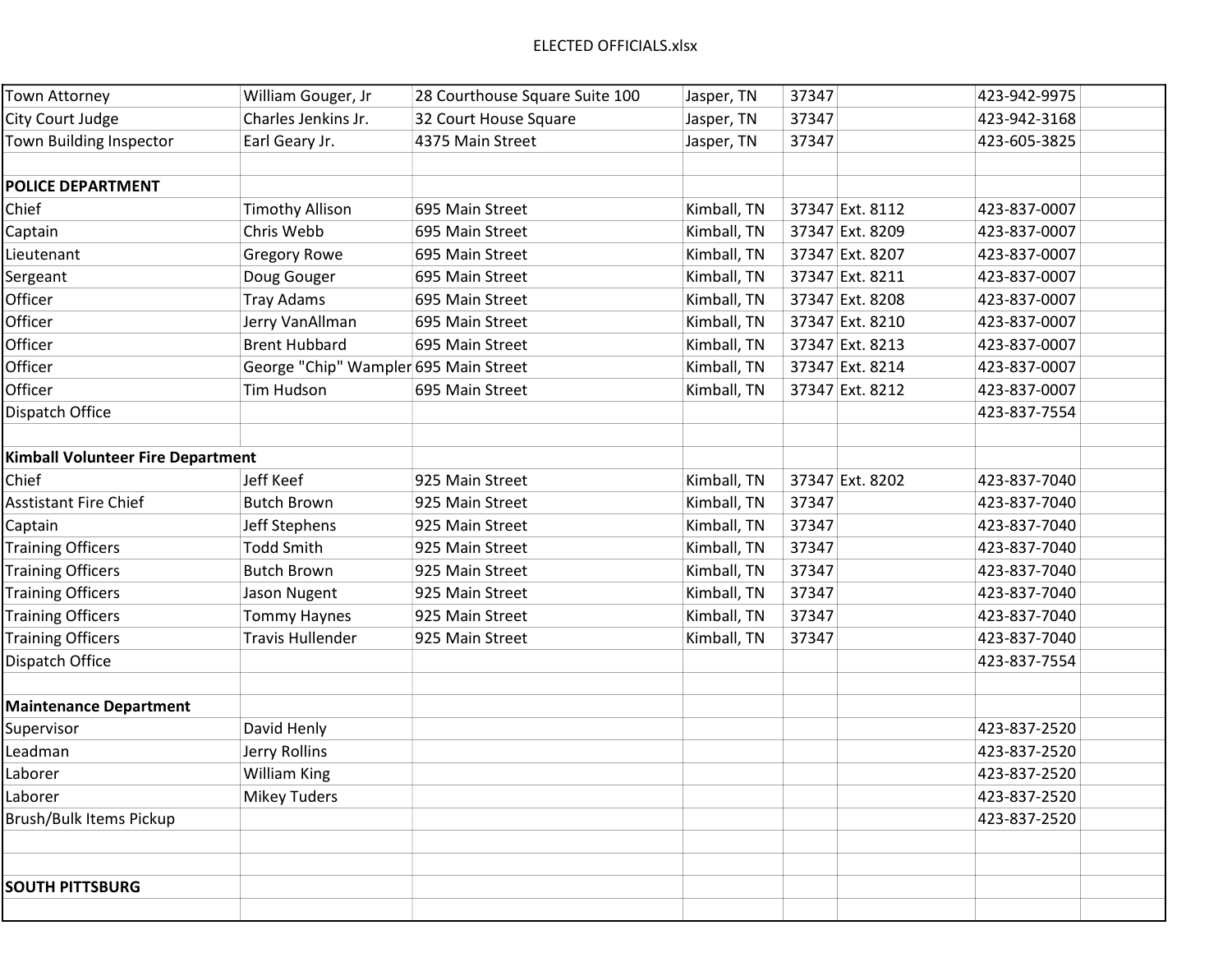| Mayor                                             | Samantha Rector        | 204 W. 3rd Street | South Pittsbur 37380 |                                                    | 423-837-5012 |  |
|---------------------------------------------------|------------------------|-------------------|----------------------|----------------------------------------------------|--------------|--|
| <b>Commissioner District 1</b>                    | Cheryl Kellerman       | 204 W. 3rd Street | South Pittsbur 37380 |                                                    | 423-837-5012 |  |
| <b>Commissioner District 2</b>                    | Allison Buchanan       | 204 W. 3rd Street | South Pittsbur 37380 |                                                    | 423-837-5012 |  |
| Commissioner District 3/Vice May Ronnie Lancaster |                        | 204 W. 3rd Street | South Pittsbur 37380 |                                                    | 423-837-5012 |  |
| <b>Commissioner District 4</b>                    | <b>Matt Stone</b>      | 204 W. 3rd Street | South Pittsbur 37380 |                                                    | 423-837-5012 |  |
|                                                   |                        |                   |                      |                                                    |              |  |
| City Administrator                                | <b>Gene Vess</b>       | 204 W. 3rd Street |                      | South Pittsbur 37380 Fax 423-837-7303              | 423-837-5012 |  |
| City Recorder/Finance Officer                     | <b>Heather Picket</b>  | 204 W. 3rd Street |                      | South Pittsbur 37380 Fax 423-837-7303              | 423-837-5012 |  |
| City Clerk                                        | Candy Lancaster        | 204 W. 3rd Street |                      | South Pittsbur 37380 Fax 423-837-7303 423-837-5012 |              |  |
|                                                   |                        |                   |                      |                                                    |              |  |
| <b>POLICE DEPARTMENT</b>                          |                        |                   |                      |                                                    |              |  |
| Chief                                             | Wayne Jordan           | 205 Elm Avenue    |                      | South Pittsbur 37380 Fax 423-837-0268 423-837-5003 |              |  |
| Lieutenant                                        | Brenda Roth            | 205 Elm Avenue    | South Pittsbur 37380 |                                                    | 423-837-5003 |  |
| Sergeant                                          | <b>Ryan Meeks</b>      | 205 Elm Avenue    | South Pittsbur 37380 |                                                    | 423-837-5003 |  |
| Officer                                           | Nicole Brown           | 205 Elm Avenue    | South Pittsbur 37380 |                                                    | 423-837-5003 |  |
| Officer                                           | <b>Travis Carter</b>   | 205 Elm Avenue    | South Pittsbur 37380 |                                                    | 423-837-5003 |  |
| Officer                                           | <b>Taylor Huth</b>     | 205 Elm Avenue    | South Pittsbul 37380 |                                                    | 423-837-5003 |  |
| Officer                                           | <b>Terry Wallace</b>   | 205 Elm Avenue    | South Pittsbur 37380 |                                                    | 423-837-5003 |  |
| Officer                                           | <b>Brian Ogilbee</b>   | 205 Elm Avenue    | South Pittsbur 37380 |                                                    | 423-837-5003 |  |
|                                                   |                        |                   |                      |                                                    |              |  |
| <b>SOUTH PITTSBURG VOLUNTEER</b>                  |                        |                   |                      |                                                    |              |  |
| <b>FIRE DEPARTMENT</b>                            |                        |                   |                      |                                                    |              |  |
| Chief                                             | Corey Comstock         | 207 Elm Avenue    | South Pittsbur 37380 |                                                    | 423-837-5003 |  |
| <b>Assistant Chief</b>                            | <b>Ricky Knoll</b>     | 207 Elm Avenue    | South Pittsbur 37380 |                                                    | 423-837-5003 |  |
| Lieutenant                                        | <b>TR Ball</b>         | 207 Elm Avenue    | South Pittsbur 37380 |                                                    | 423-837-5003 |  |
| Captain                                           | Morgan Wynne           | 207 Elm Avenue    | South Pittsbul 37380 |                                                    | 423-837-5003 |  |
| <b>Training Officer</b>                           | Jeremy West            | 207 Elm Avenue    | South Pittsbur 37380 |                                                    | 423-837-5003 |  |
|                                                   | <b>Jody Rollins</b>    | 207 Elm Avenue    | South Pittsbur 37380 |                                                    | 423-837-5003 |  |
|                                                   | George Hampton         | 207 Elm Avenue    | South Pittsbur 37380 |                                                    | 423-837-5003 |  |
| Firefighter                                       | <b>Mike Garland</b>    | 207 Elm Avenue    | South Pittsbur 37380 |                                                    | 423-837-5003 |  |
| Firefighter                                       | Larry Guess            | 207 Elm Avenue    | South Pittsbur 37380 |                                                    | 423-837-5003 |  |
| Firefighter                                       | Jimmy Halye            | 207 Elm Avenue    | South Pittsbur 37380 |                                                    | 423-837-5003 |  |
| Firefighter                                       | <b>Dustin Shankles</b> | 207 Elm Avenue    | South Pittsbur 37380 |                                                    | 423-837-5003 |  |
| Firefighter                                       | <b>Brenton West</b>    | 207 Elm Avenue    | South Pittsbur 37380 |                                                    | 423-837-5003 |  |
|                                                   |                        |                   |                      |                                                    |              |  |
| Librarian                                         | Alicia Stewart         | 208 Elm Avenue    | South Pittsbur 37380 |                                                    | 423-837-6513 |  |
|                                                   |                        |                   |                      |                                                    |              |  |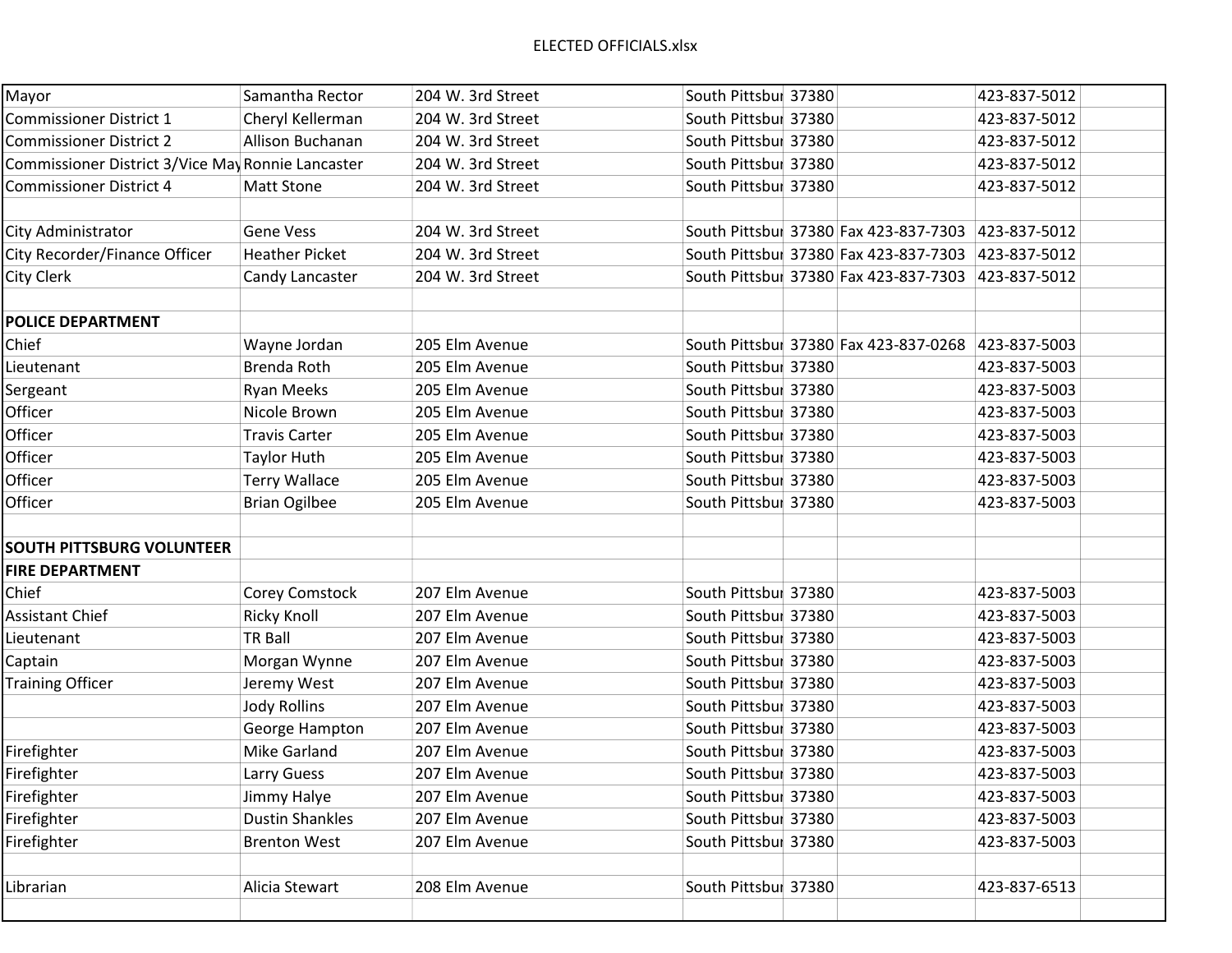| <b>Public Works Supervisor</b>       | <b>Russell McCain</b>   | 204 W. 3rd Street      | South Pittsbul 37380 | 423-837-5012 |               |
|--------------------------------------|-------------------------|------------------------|----------------------|--------------|---------------|
| <b>Assistant Supervisor</b>          | Mitchell Ladd           | 204 W. 3rd Street      | South Pittsbur 37380 | 423-837-5012 |               |
| <b>Public Works</b>                  | <b>Ronnie Myers</b>     | 204 W. 3rd Street      | South Pittsbur 37380 | 423-837-5012 |               |
| <b>Public Works</b>                  | Billy Joe Roberson      | 204 W. 3rd Street      | South Pittsbur 37380 | 423-837-5012 |               |
| <b>Public Works</b>                  | Casey Tierney           | 204 W. 3rd Street      | South Pittsbul 37380 | 423-837-5012 |               |
| <b>Public Works</b>                  | <b>Brandon Watley</b>   | 204 W. 3rd Street      | South Pittsbur 37380 | 423-837-5012 |               |
| <b>Public Works</b>                  | Mike White              | 204 W. 3rd Street      | South Pittsbur 37380 | 423-837-5012 |               |
| <b>Heavy Duty Equipment Operator</b> | <b>Dusty Paul</b>       | 204 W. 3rd Street      | South Pittsbur 37380 | 423-837-5012 |               |
| <b>Building Inspector</b>            | Wayne Jordan            | 204 W. 3rd Street      | South Pittsbur 37380 | 423-837-5003 |               |
| <b>PARKS &amp; RECREATION BOARD</b>  |                         |                        |                      |              |               |
|                                      | <b>Toby Headrick</b>    | 1020 Laurel Ave        | South Pittsbur 37380 | 423-322-4241 |               |
|                                      | Kelby Ferrell           | <b>PO Box 142</b>      | South Pittsbur 37380 | 423-212-6978 |               |
|                                      | <b>Bobbie Allison</b>   | 810 Elm Avenue         | South Pittsbur 37380 | 423-667-3722 |               |
|                                      | Kathy Tierney           | 446 Woodall Point Road | South Pittsbur 37380 | 423-718-3525 |               |
|                                      | Linette Everett         | 511 Holly Avenue       | South Pittsbur 37380 | 423-883-7345 |               |
| <b>PLANNING COMMISSION BOARD</b>     |                         |                        |                      |              |               |
| OF ZONING APPEALS                    |                         |                        |                      |              |               |
|                                      | Carolyn Millhiser       | 27 Magnolia Avenue     | South Pittsbur 37380 | 423-837-8327 | $Jul-23$      |
|                                      | Samantha Rector         | 404 Contour Avenue     | South Pittsbur 37380 | 423-802-1729 | Dec-24        |
|                                      | George Hampton          | 410 N. Cedar Avenue    | South Pittsbur 37380 |              | $Jan-21$      |
|                                      | Mike Garland            | 492 Riverview Drive    | South Pittsbur 37380 | 423-802-0495 | $Jan-24$      |
|                                      | Ken Jordan              | <b>PO Box 148</b>      | South Pittsbur 37380 |              | Jul-19        |
|                                      | <b>Bill Stuart</b>      | 230 Townsite Cr        | South Pittsbur 37380 |              | $Mar-21$      |
|                                      | <b>Matt Stuart</b>      | 2101 Cumberland Avenue | South Pittsbur 37380 | 423-802-4805 | Dec-22        |
| <b>WATER, SEWER, &amp; GAS BOARD</b> |                         |                        |                      |              |               |
| Chairman                             | <b>Bobby Vinson</b>     | 138 Cedar Avenue       | South Pittsbur 37380 | 423-837-7164 | Aug-25        |
| Vice-Chairman                        | Ronnie Lancaster        | 138 Cedar Avenue       | South Pittsbur 37380 | 423-837-7164 | $Jul-23$      |
| <b>Board Member</b>                  | Carey Garland           | 138 Cedar Avenue       | South Pittsbur 37380 | 423-837-7164 | <b>Jul-22</b> |
| <b>Board Member</b>                  | Jimmy Lovelady          | 138 Cedar Avenue       | South Pittsbur 37380 | 423-837-7164 | Aug-24        |
| <b>Board Member</b>                  | <b>Bufford Swafford</b> | 138 Cedar Avenue       | South Pittsbur 37380 | 423-837-7164 | <b>Jun-26</b> |
| <b>ELDERLY HOUSING BOARD</b>         |                         |                        |                      |              |               |
|                                      | Louise Powell           | 517 Oak Avenue         | South Pittsbur 37380 |              | $Sep-25$      |
|                                      | <b>Bobby Vinson</b>     | 410 Holly Avenue       | South Pittsbur 37380 | 423-240-5340 | $Sep-21$      |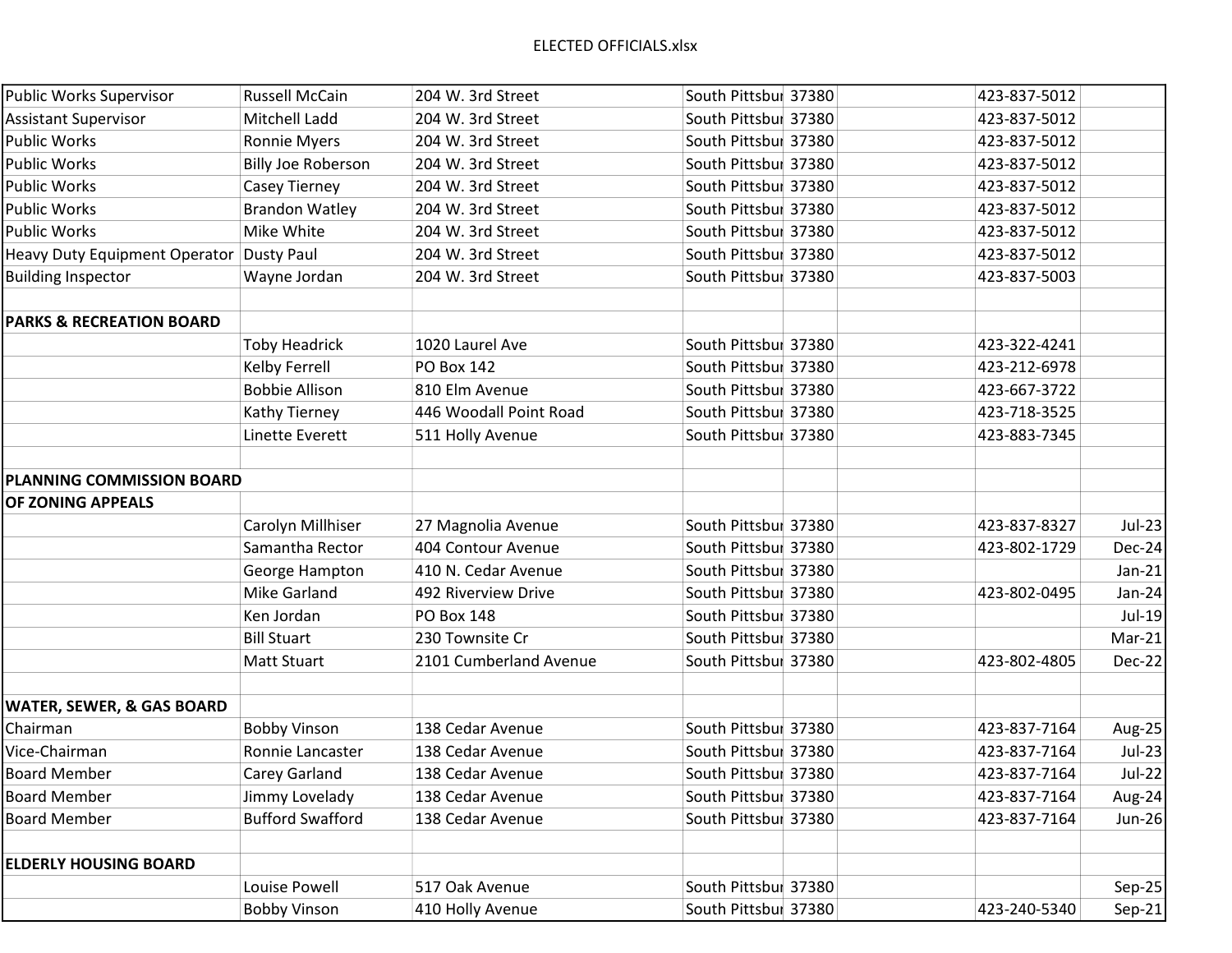|                                     | <b>Charline Hudson</b> | 400 Oak Avenue        | South Pittsbur 37380         |                                       |              | Sep-22   |
|-------------------------------------|------------------------|-----------------------|------------------------------|---------------------------------------|--------------|----------|
|                                     | Angela Green           | 1107 Valentio Avenue  | South Pittsbur 37380         |                                       |              | $Sep-25$ |
|                                     | <b>Duke Raulston</b>   |                       |                              |                                       |              | $Sep-23$ |
|                                     | Lynn Garman            | 1312 Second Street    | South Pittsbul 37380         |                                       |              | Sep-25   |
|                                     | June Cooper            | 404 5th Street        | South Pittsbur 37380         |                                       |              | Dec-23   |
|                                     |                        |                       |                              |                                       |              |          |
| <b>Industrial Development</b>       |                        |                       |                              |                                       |              |          |
| <b>Board</b>                        |                        |                       |                              |                                       |              |          |
| President                           | David Abbott           | 465 Dogwood Trail     | South Pittsbur 37380         |                                       | 423-837-3817 |          |
| Secretary                           | Christa Pesnell        | 804 Holly Avenue      | South Pittsbur 37380         |                                       |              | $Jan-23$ |
| <b>Board Member</b>                 | JD Loyd                | 1003 Laurel Avenue    | South Pittsbur 37380         |                                       | 423-837-8564 |          |
| <b>Board Member</b>                 | Felix (Pete) Evans     | <b>Holly Ave</b>      | South Pittsbur 37380         |                                       | 423-779-7132 |          |
| <b>Board Member</b>                 | <b>Connie Reeves</b>   | 19th Street           | South Pittsbur 37380         |                                       | 423-322-4175 |          |
| <b>Board Member</b>                 | Ryan Lewis             | Elm Ave               | South Pittsbur 37380         |                                       | 423-987-8069 |          |
| <b>Board Member</b>                 | <b>Eddie Elliott</b>   | 1317 Hamilton Avenue  | South Pittsbur 37380         |                                       | 423-837-8758 |          |
| <b>Board Member</b>                 | George Hampton         | 410 N Cedar Ave       | South Pittsbur 37380         |                                       |              |          |
| <b>Board Member</b>                 | Rob Barnett            | 407 Oak Avenue        | South Pittsbur 37380         |                                       |              |          |
|                                     |                        |                       |                              |                                       |              |          |
|                                     |                        |                       |                              |                                       |              |          |
| <b>WHITWELL</b>                     |                        |                       |                              |                                       |              |          |
|                                     |                        |                       |                              |                                       |              |          |
| Mayor                               |                        | 13671 Highway 28      | Whitwell, TN<br>37397        |                                       |              |          |
| Vice Mayor                          | Jim Nunley             | 13671 Highway 28      | Whitwell, TN                 | 37397 jnunley@cityofwhitwell1956.org  |              |          |
| Commissioner                        | Sandra Crabtree        | 13671 Highway 28      | Whitwell, TN                 | 37397 scrabtree@cityofwhtwell1956.org |              |          |
| Commissioner                        | Josh Michael           | 13671 Highway 28      | Whitwell, TN<br>37397        |                                       |              |          |
| Commissioner                        | Mike Dillon            | 13671 Highway 28      | Whitwell, TN<br>37397        |                                       |              |          |
|                                     |                        |                       |                              |                                       |              |          |
| <b>City Manager</b>                 | Lonnie Cleek           | 13671 Highway 28      | Whitwell, TN                 | 37397 Ionnie@cityofwhitv423-658-5151  |              |          |
| City Recorder                       | Carol Condra           | 13671 Highway 28      | Whitwell, TN<br>37397 Ext. 3 |                                       | 423-658-5151 |          |
|                                     |                        |                       |                              |                                       |              |          |
| Municipal/Tax Clerk &               |                        |                       | Whitwell, TN   37397         |                                       |              |          |
| <b>Planning Commission Recorder</b> | Angela Cookston        | 13671 Highway 28      | whitwell, TN37397            | Ext. 1                                | 423-658-5151 |          |
| <b>Planning Commission</b>          | <b>Todd Brown</b>      | 750 Belmont Church Rd | Whitwell, TN<br>37397        |                                       |              |          |
| <b>Planning Commission</b>          | Marcella Cartwright    | 188 Omega Drive       | Whitwell, TN<br>37397        |                                       |              |          |
| <b>Planning Commission</b>          | Mike Dillon            | 223 E. Indiana Ave    | Whitwell, TN<br>37397        |                                       |              |          |
|                                     |                        |                       |                              |                                       |              |          |
| Municipal Court Clerk/              |                        |                       |                              |                                       |              |          |
|                                     |                        |                       |                              |                                       |              |          |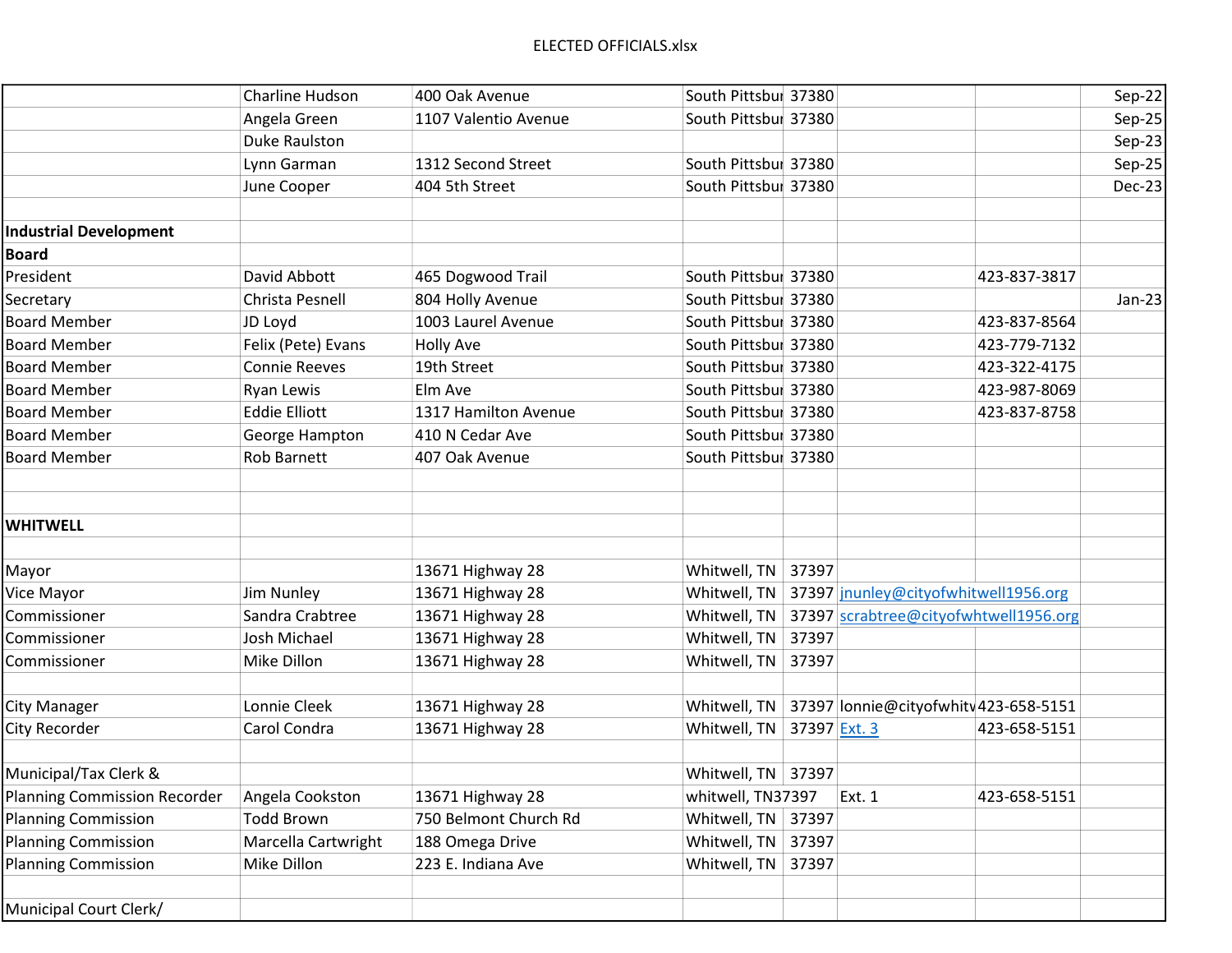| <b>Municipal Clerk</b>         | Marcie Cartwright                       | 13671 Highway 28       | Whitwell, TN         | <b>Ext. 2</b> | 423-658-5151 |  |
|--------------------------------|-----------------------------------------|------------------------|----------------------|---------------|--------------|--|
|                                |                                         |                        |                      |               |              |  |
| <b>POLICE</b>                  |                                         |                        |                      |               |              |  |
| Chief                          | Nathan Billingsley                      | 13671 TN-28            | Whitwell, TN         | 37397         | 423-658-5151 |  |
| Officer                        | <b>Dalton Pendergrass</b>               | 13671 TN-28            | Whitwell, TN         | 37397         | 423-658-5151 |  |
| Officer                        | <b>Greg Higgins</b>                     | 13671 TN-28            | Whitwell, TN 37397   |               | 423-658-5151 |  |
| Officer                        | Sonny Pickett                           | 13671 TN-28            | Whitwell, TN         | 37397         | 423-658-5151 |  |
| Officer                        | Jarred Dishman                          | 13671 TN-28            | Whitwell, TN         | 37397         | 423-658-5151 |  |
| Nonemergency Calls             |                                         |                        |                      |               | 423-942-2525 |  |
| <b>WHITWELL VOLUNTEER FIRE</b> |                                         |                        |                      |               |              |  |
| <b>DEPARTMENT</b>              |                                         |                        |                      |               |              |  |
| Chief                          | <b>Todd Brown</b>                       | 155 East Spring Street | Whitwell, TN   37397 |               | 423-800-7800 |  |
|                                |                                         |                        |                      |               |              |  |
| <b>PUBLIC WORKS</b>            |                                         |                        |                      |               |              |  |
| Supervisor                     | Larry Powell                            |                        |                      |               |              |  |
|                                |                                         |                        |                      |               |              |  |
| <b>SENIOR CENTER</b>           |                                         |                        |                      |               |              |  |
| Director                       | Barbara "BJ" Johnston                   | 900 S. Main Street     | Whitwell, TN         | 37397         | 423-658-5000 |  |
|                                |                                         |                        |                      |               |              |  |
|                                |                                         |                        |                      |               |              |  |
|                                |                                         |                        |                      |               |              |  |
| <b>NEW HOPE</b>                |                                         |                        |                      |               |              |  |
|                                |                                         |                        |                      |               |              |  |
| Mayor                          | Mark Myers                              | 2610 Highway 156       | South Pittsbur 37380 |               | 423-837-7487 |  |
| Alderman                       | Jerry Crosslin                          | 2610 Highway 156       | South Pittsbur 37380 |               | 423-837-7487 |  |
| Alderman                       | Jerry "Quinton" Choate 2610 Highway 156 |                        | South Pittsbur 37380 |               | 423-837-7487 |  |
| Alderman                       | Danny Culpepper                         | 2610 Highway 156       | South Pittsbur 37380 |               | 423-837-7487 |  |
| Alderman                       | <b>Billy Frame</b>                      | 2610 Highway 156       | South Pittsbur 37380 |               | 423-837-7487 |  |
|                                |                                         |                        |                      |               |              |  |
| City Recorder                  | Ann King                                | 2610 Highway 156       | South Pittsbur 37380 |               | 423-837-7487 |  |
|                                |                                         |                        |                      |               |              |  |
| New Hope Volunteer             |                                         |                        |                      |               |              |  |
| <b>Fire Department</b>         |                                         | 2610 TN-156            | South Pittsbur 37380 |               | 423-837-8666 |  |
|                                |                                         |                        |                      |               |              |  |
| <b>ORME</b>                    |                                         |                        |                      |               |              |  |
|                                |                                         |                        |                      |               |              |  |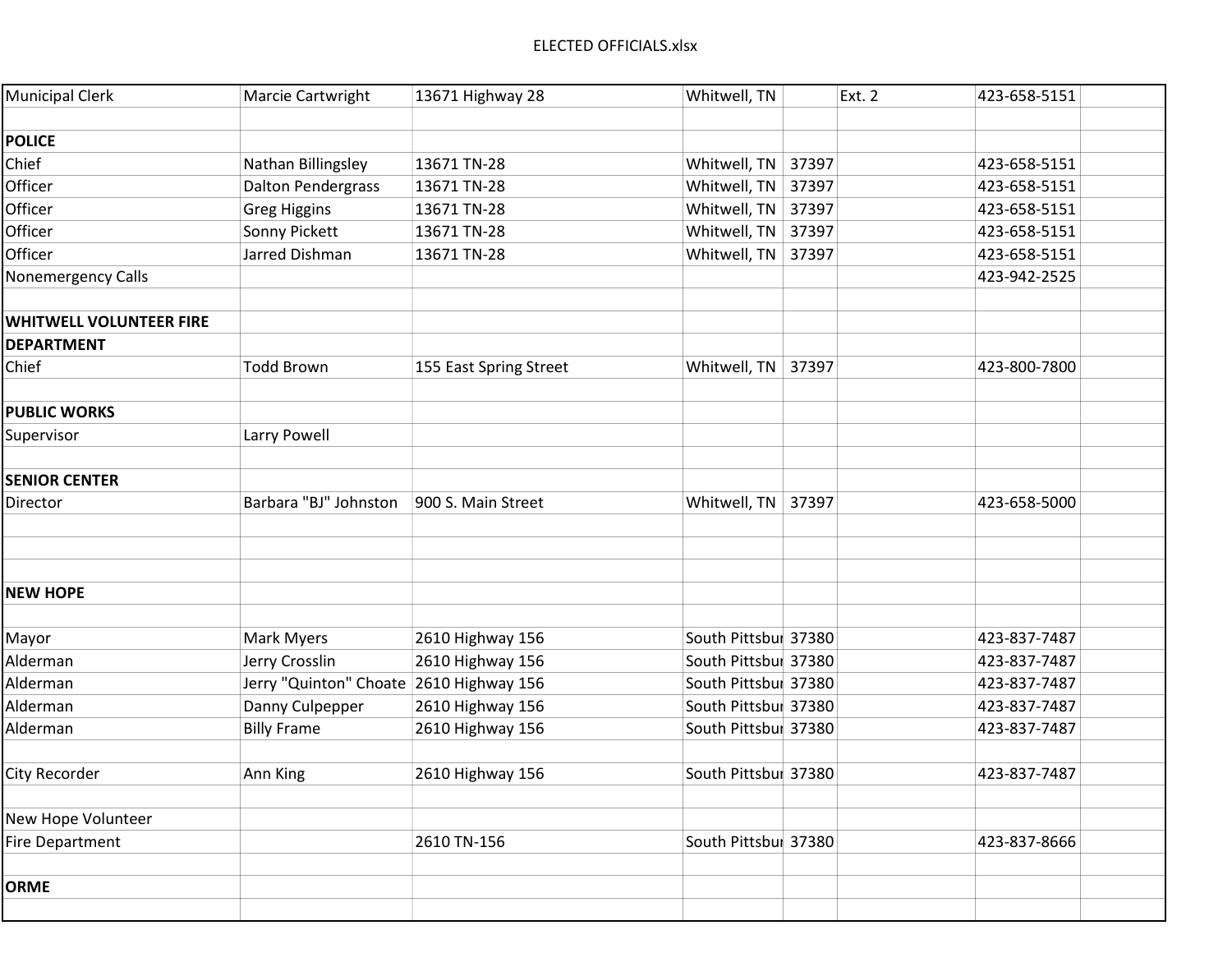| Mayor                             | Jerry Godsby                     | 636 Orme Road        | South Pittsbur 37380 | 423-509-3981 |  |
|-----------------------------------|----------------------------------|----------------------|----------------------|--------------|--|
| Alderman                          | Ann Eberle                       | 622 Orme Rd          | South Pittsbur 37380 | 423-837-8737 |  |
| Alderman                          | <b>Peter Yantes</b>              | 245 School Lane      | South Pittsbur 37380 | 904-252-6415 |  |
| <b>Community Center/Fire</b>      |                                  |                      |                      |              |  |
| Department                        |                                  | 796 Orme Road        | South Pittsbur 37380 |              |  |
|                                   |                                  |                      |                      |              |  |
| <b>MONTEAGLE</b>                  |                                  |                      |                      |              |  |
|                                   |                                  |                      |                      |              |  |
| Mayor                             | Marilyn Campbell Rodm PO Box 679 |                      | Monteagel, TI 37356  | 931-222-0515 |  |
| Alderman                          | Jessica Favaloro                 | PO Box 1717          | Monteagel, TI 37356  | 504-451-8149 |  |
| Alderman                          | <b>Alvin Powell</b>              | 52 Oak Drive         | Tracy City, TN 37387 | 931-592-3896 |  |
| Alderman                          | Dorraine Parmley                 | 104 Layne Avenue     | Monteagle, TI 37356  | 931-273-1252 |  |
| Alderman                          | Nate Wilson                      | 197 8th Street       | Monteagle, TI 37356  | 931-636-8132 |  |
|                                   |                                  |                      |                      |              |  |
| City Recorder                     | Debbie Taylor                    | <b>PO Box 127</b>    | Monteagle, TI 37356  | 931-924-2265 |  |
| <b>Utility Systems Supervisor</b> | John Condra                      | PO Box 127           | Monteagle, TI 37356  | 931-924-2265 |  |
|                                   |                                  |                      |                      |              |  |
| <b>Street Superintendent</b>      | Keith Butner                     | <b>PO Box 127</b>    | Monteagle, TI 37356  | 931-247-6789 |  |
| <b>POLICE</b>                     |                                  |                      |                      |              |  |
| Chief                             | Jared Nunley                     | 173 College Street   | Monteagle, TI 37356  | 931-952-3617 |  |
|                                   |                                  |                      |                      |              |  |
|                                   |                                  |                      |                      |              |  |
| <b>MONTEAGLE VOLUNTEER</b>        |                                  |                      |                      |              |  |
| <b>FIRE DEPARTMENT</b>            |                                  |                      |                      |              |  |
| Fire Chief                        | Geron Brewer                     | <b>PO Box 127</b>    | Monteagle, TI 37356  | 931-222-5967 |  |
|                                   |                                  |                      |                      |              |  |
| <b>Building Inspector</b>         | Earl Geary, Jr.                  | PO Box 127           | Monteagle, TI 37356  | 931-924-2265 |  |
|                                   |                                  |                      |                      |              |  |
| <b>PLANNING COMMISSION</b>        |                                  |                      |                      |              |  |
| Chariman                          | Iva Michelle Russell             | PO Box 676           | Monteagel, TI 37356  | 931-871-6040 |  |
| Vice Chairman                     | <b>Richard Black</b>             | 204 West Main Street | Monteagel, TI 37356  | 601-906-7837 |  |
| Secretary                         | Janet Miller-Schmidt             | PO Box 73            | Monteagel, TI 37356  | 504-858-5221 |  |
|                                   | Peter Beasley                    | 9 College Street     | Monteagel, TI 37356  | 931-607-5345 |  |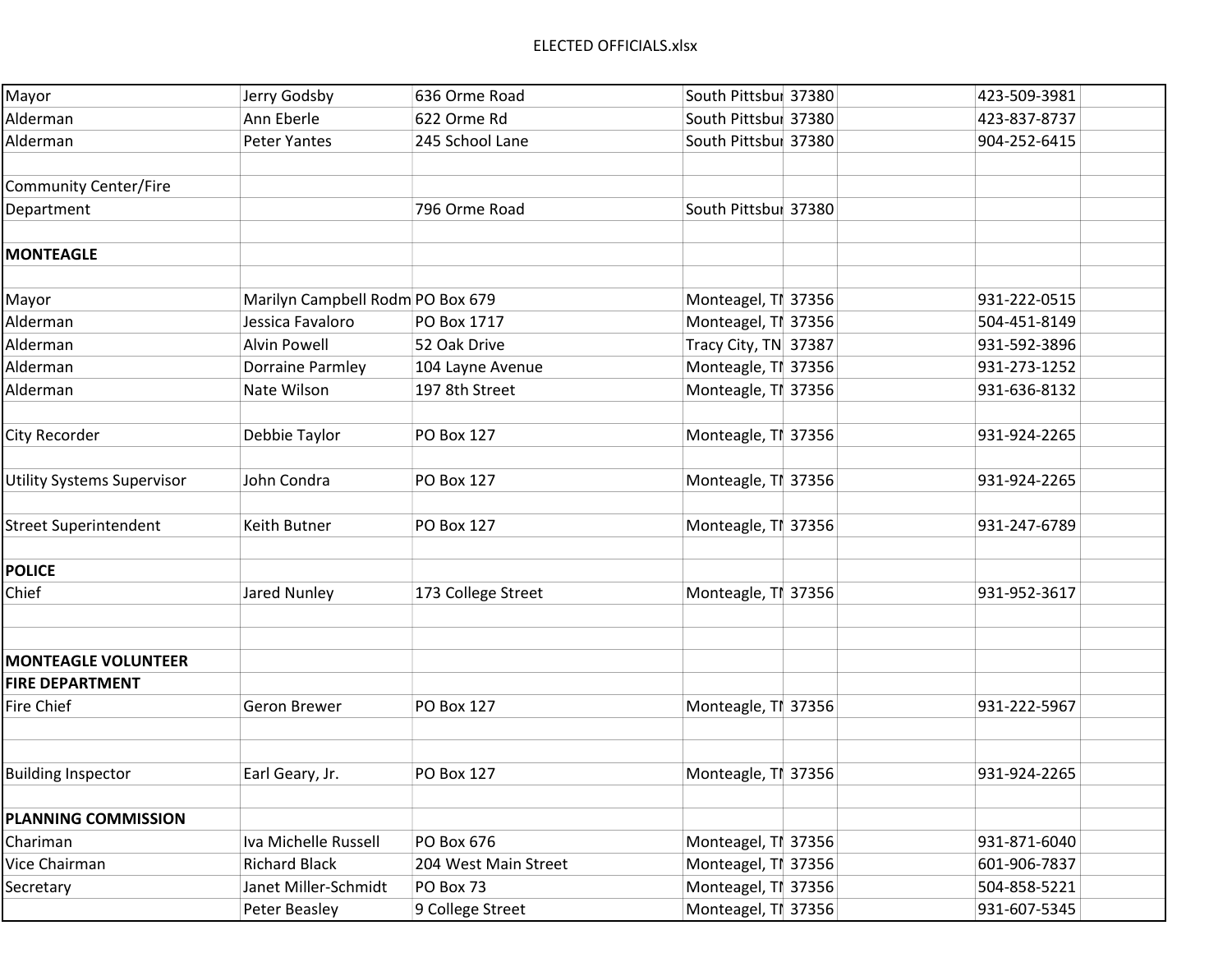|                                  | Marilyn Campbell Rodm PO Box 679 |                          | Monteagel, TI 37356   | 931-222-0515 |
|----------------------------------|----------------------------------|--------------------------|-----------------------|--------------|
|                                  | <b>Dorraine Parmley</b>          | 104 Layne Avenue         | Monteagel, TI 37356   | 931-273-1252 |
|                                  |                                  |                          |                       |              |
| <b>REGIONAL PLANNER</b>          | <b>Garrett Haynes</b>            | PO Box 4757              | Chattanooga, 37405    | 423-424-4256 |
|                                  |                                  |                          |                       |              |
|                                  |                                  |                          |                       |              |
| <b>POWELLS CROSSROADS</b>        |                                  |                          |                       |              |
|                                  |                                  |                          |                       |              |
| Mayor                            | Dwight Richards                  | 140 Alvin C York Highway | Whitwell, TN<br>37397 | 423-658-6582 |
| Alderman                         | <b>Greg Davis</b>                | 140 Alvin C York Highway | Whitwell, TN<br>37397 | 423-658-6582 |
| Alderman                         | <b>Terry Lawson</b>              | 140 Alvin C York Highway | Whitwell, TN<br>37397 | 423-658-6582 |
|                                  |                                  |                          |                       |              |
| City Recorder                    | Missy Layne                      | 140 Alvin C York Highway | Whitwell, TN<br>37397 | 423-658-6582 |
|                                  |                                  |                          |                       |              |
| Police Chief                     | Kenneth Seagraves                | 140 Alvin C York Highway | Whitwell, TN<br>37397 | 423-658-6582 |
|                                  |                                  |                          |                       |              |
| <b>Crossroads Volunteer Fire</b> |                                  |                          |                       |              |
| Department - Chief               | <b>Randy Neal</b>                | 138 Alvin C York Hwy     | Whitwell, TN<br>37397 | 423-658-9000 |
|                                  |                                  |                          |                       |              |
| <b>Planning Commission</b>       |                                  |                          |                       |              |
| President                        | <b>Hal Davis</b>                 |                          |                       |              |
| Vice President                   | Anthony Grayson                  |                          |                       |              |
| Secretary                        | Sandi Grayson                    | 571 Richards Lane        | Powells Cross 37397   |              |
| Member                           | Matt Deist                       |                          |                       |              |
| Member                           | <b>Greg Davis</b>                |                          |                       |              |
| Member                           | Dwight Richards                  |                          |                       |              |
|                                  |                                  |                          |                       |              |
| <b>WHITWELL MOUNTAIN</b>         |                                  |                          |                       |              |
| <b>VOLUNTEER FIRE DEPARTMENT</b> |                                  | 7493 TN-108              | Whitwell, TN<br>37397 | 423-658-0301 |
|                                  |                                  |                          |                       |              |
|                                  |                                  |                          |                       |              |
|                                  |                                  |                          |                       |              |
| <b>FOSTER FALLS VOLUNTEER</b>    |                                  |                          |                       |              |
| <b>FIRE DEPARTMENT</b>           |                                  | 5900 TN-150              | Sequatchie, TI 37374  | 423-605-9865 |
|                                  |                                  |                          |                       |              |
|                                  |                                  |                          |                       |              |
| <b>RICHARD HARDY SPECIAL</b>     |                                  |                          |                       |              |